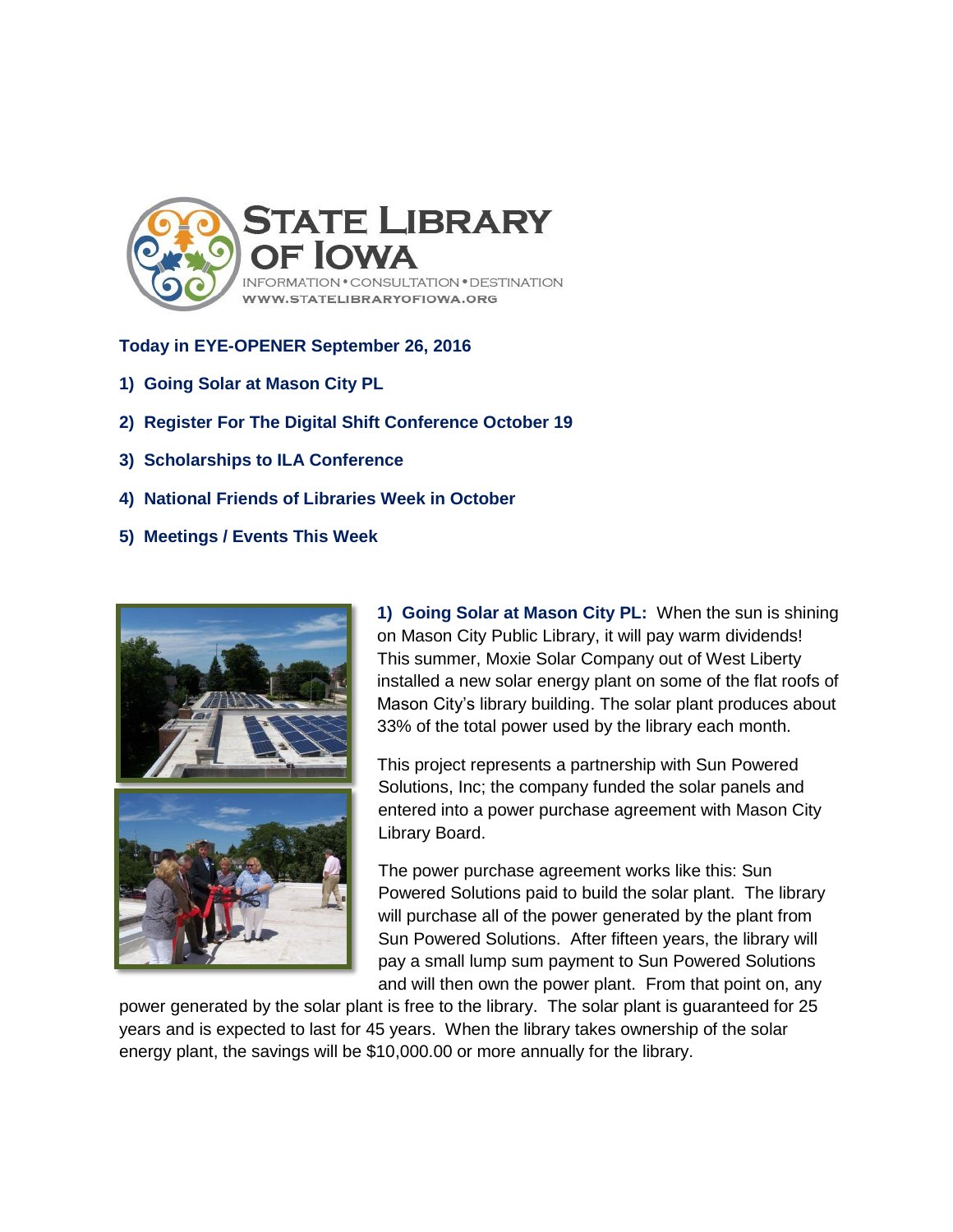Thanks to Mason City PL Director Mary Markwalter and North Central District's Trisha Hicks for sending news about this impressive public-private partnership!



**2) Register for "The Digital Shift Conference" October 19:** The **Digital Shift Conference**, sponsored by Library Journal, is coming up on October 19. This year marks the 8<sup>th</sup> annual event whose purpose is **"to focus on the challenges and opportunities presented by the**  digital revolution's impact on libraries and their communities..." If you've already attended your District's Town Meeting, you heard mention of this conference as a leading resource for libraries to learn more about technology trends.

Here's more from the conference website [http://www.thedigitalshift.com](http://www.thedigitalshift.com/) "...**As technology evolves, so do the needs of communities. The "digital shift" continues to press libraries forward as it compels them to create and improve library service through the smart and coherent application of technology to its mission…"**

Four main topic tracks are planned for this year:

- **Libraries in the Life Cycle**
- **Hyper-local to Global**
- **Fast Learning Presentations**
- **Poster Sessions: Best Practices From the Field**

This event is free, but you must register in order to receive information about logging in. Also because: everyone who pre-registers will be able to access the conference recordings for 3 months after the event, which is a nice option in case you can't attend the entire day.

So consider **The Digital Shift Conference** [http://www.thedigitalshift.com](http://www.thedigitalshift.com/) for a thoughtprovoking look at technology in libraries. Also a great option in case you can't get away to either ILA or ARSL conferences in the flesh. More incentives, anyone?

- **All Day**
- **Online**
- **Totally Free**
- **C.E. Credit Worthy**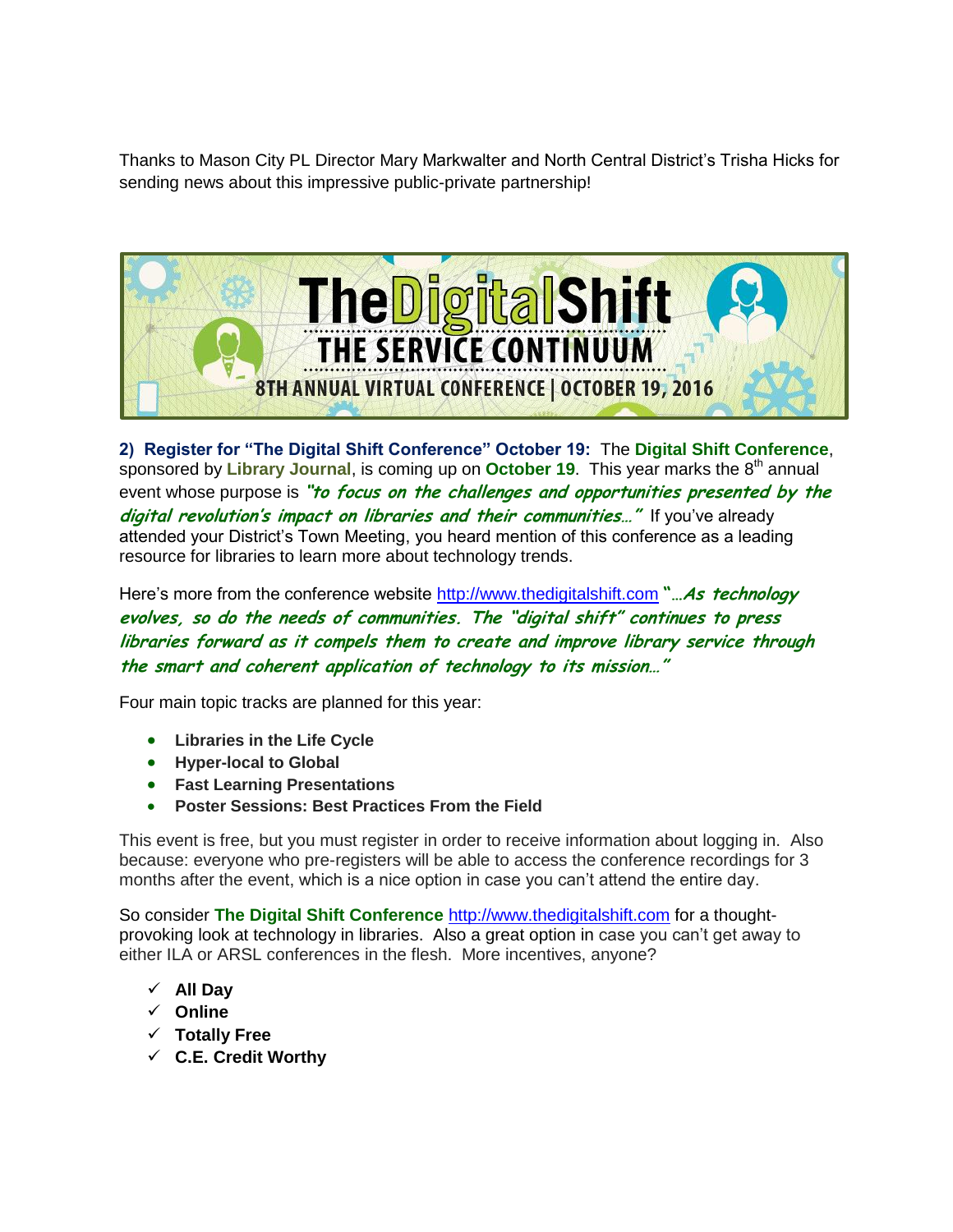

**3) Scholarships to ILA Conference:** If you've not yet decided about attending the **ILA conference** next month, this news might tip your decision. The ILA Foundation is offering six scholarships—in the amount of \$250.00 each—toward conference attendance. Four are thanks to the Susan Lerdal Scholarship Fund and two are courtesy of the Biblionix Corporation.

**Applicants must be paid members of the Iowa Library Association and meet at least one of the following criteria:**

- 1) Be a first-time attendee
- 2) Have worked in an Iowa library for fewer than three years
- 3) Be a library science student

In addition, those applying for a Biblionix Scholarship must work at a small public library. Previous grant recipients are not eligible. Note the deadline has been extended to October 1. Application forms are available here <http://www.iowalibraryassociation.org/index.php/foundation>

**To apply**, complete the form and send it by mail, email or fax to:

**Ken Jones, ILAF Scholarship Chair** Jones Library Sales P.O. Box 536 Carlisle, Iowa 50047 Fax: 515-989-4230 / Email [joneslib@msn.com](mailto:joneslib@msn.com)

The **2016 ILA conference** is **October 12-14** at the **Grand Harbor Resort** in **Dubuque;** this year's theme is **"Lighting Up the Future."** Try your luck with a scholarship to offset travel costs and join hundreds of other Iowa conference-goers headed to Dubuque!

**4) National Friend of Libraries Week in October:** All libraries with Friends Groups have a wonderful promotional opportunity by celebrating **National Friends of Libraries Week October 16-22, 2016.** This year marks the 11<sup>th</sup> annual **Friends of Libraries Week** recognition with a twopart purpose: (a) thanking local Friends groups throughout the community and (b) raising awareness of the many Friends Group contributions and recruiting memberships.

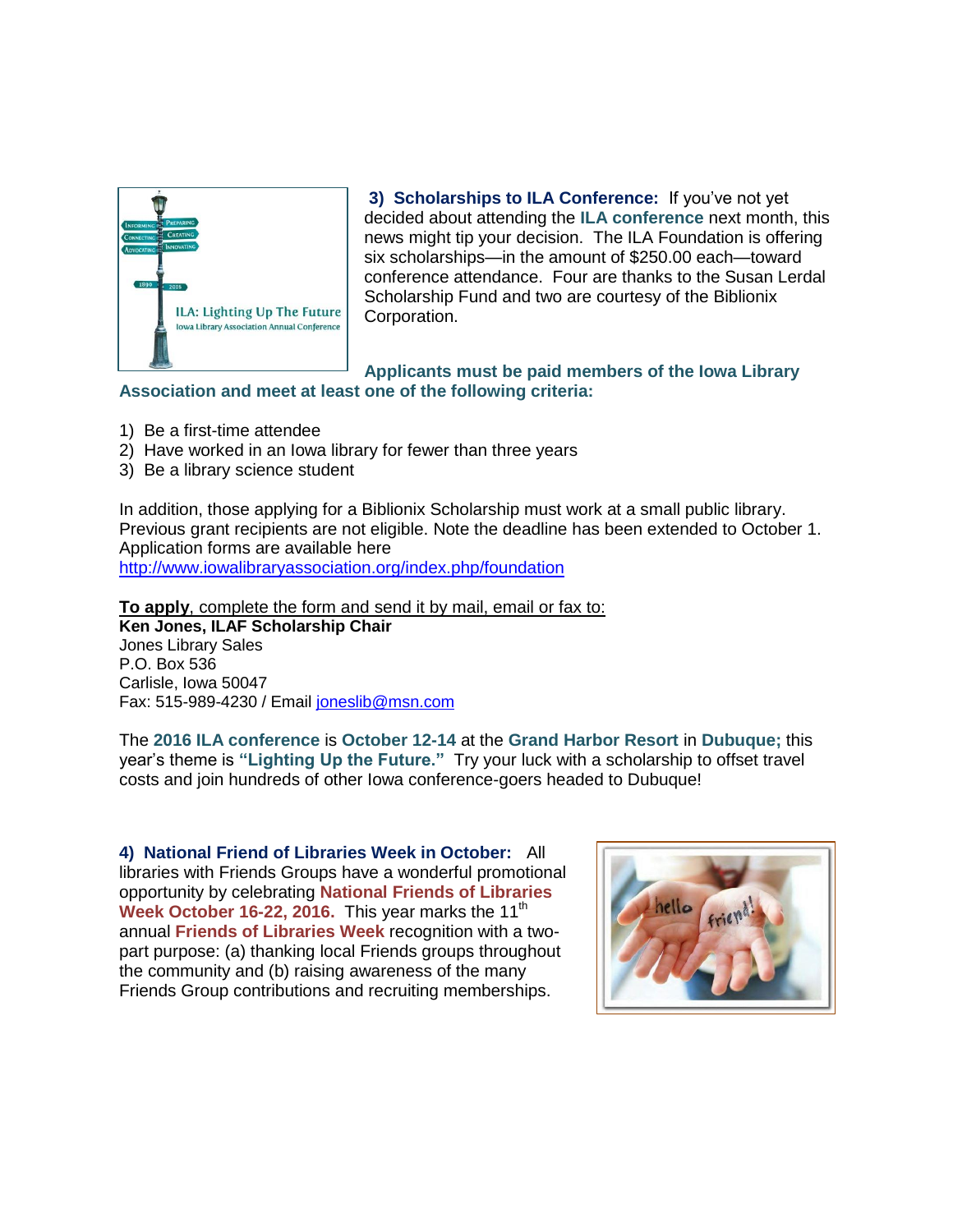**National Friends of Libraries Week** is sponsored by **United For Libraries**, a division of the American Library Association supporting all those who govern, advocate, and fundraise for our nation's libraries. **United for Libraries** brings together public library trustees, Friends members, and Foundation members into a partnership that creates a powerful force for libraries in the 21st century. For more information or to join **United for Libraries**, visit this website<http://www.ala.org/united/>

You can find a variety of online resources to help with your local promotion, including publicity materials, camera-ready bookmarks, and public service promos starring comedian Paula Poundstone, who is the national spokesperson for United For Libraries. And in conjunction with **National Friends of Libraries Week**, two awards of \$250 each will be given to outstanding Friends Groups activities held during the recognition week. Find application materials here [www.ala.org/united/grants\\_awards/friends/friendsweek,](http://www.ala.org/united/grants_awards/friends/friendsweek) entries are **due by December 2, 2016.**



**5) Meetings / Events This Week:** Another busy travel week: I'll join the Town Meeting crew in Atlantic on Tuesday, the Dickinson County Staff Day on Wednesday, and meet with Schaller Library's new director Kris Hansen on Friday.

Kudos to Dickinson County libraries for continuing an impressive education streak in holding an annual staff development day. Arnold's Park PL hosts this year's event on Wednesday Sept28. Would love to see more Northwest counties follow their lead and plan countywide staff training—or countywide board training!

In this last week of September, there are more national webinars to choose from. Find details and registration information at this link [http://www.statelibraryofiowa.org/ld/c-/continuing](http://www.statelibraryofiowa.org/ld/c-/continuing-ed/other-conted)[ed/other-conted](http://www.statelibraryofiowa.org/ld/c-/continuing-ed/other-conted)

**September 28.** 1:00-2:00PM. **Successful Volunteer Interview Strategies** sponsored by VolunteerMatch <http://learn.volunteermatch.org/training-topics>

**September 28.** 1:00-2:00PM. **Coding Clubs: Youth Programming for Public Libraries** sponsored by TechSoup

<https://cc.readytalk.com/registration/#/?meeting=talr0jorrgs3&campaign=3hquxk278ef4>

**September 29.** 11:00AM-12:00PM. **Coaching Employees for Success** sponsored by Utah State Library <https://heritage.utah.gov/library/workshops>

**September 29.** 4:30-5:30PM. **Using Comics to Teach STEM** sponsored by AASL <http://www.ala.org/aasl/ecollab/upcoming>